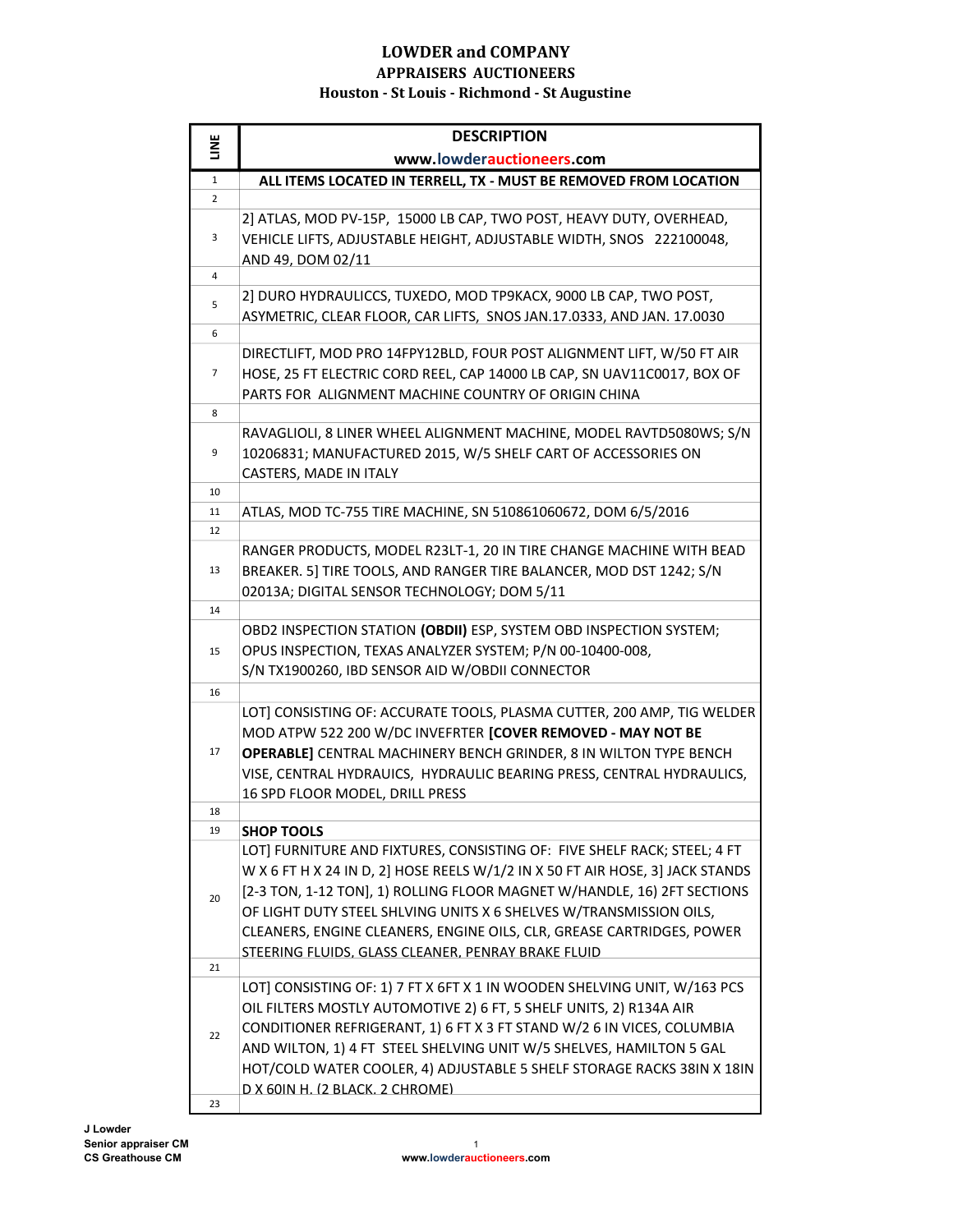| <b>TINE</b> | <b>DESCRIPTION</b>                                                                                                                                       |
|-------------|----------------------------------------------------------------------------------------------------------------------------------------------------------|
|             | www.lowderauctioneers.com                                                                                                                                |
| 24          | LOT] CONSISTING OF 4 ADJUSTABLE JACK STANDS (3 - 6 FT)                                                                                                   |
| 25          |                                                                                                                                                          |
| 26          | PORTA-POWER (IMPORT) CLONE PORTABLE JACKING SYSTEM                                                                                                       |
| 27          |                                                                                                                                                          |
| 28          | CRAFTSMAN, ROLL-AROUND TOOL BOOX W/10 DRAWER STACKABLE TOOL BOX<br>(NO TOOLS)                                                                            |
| 29          |                                                                                                                                                          |
| 30          | WINZER, CABINET (1/3 FULL)                                                                                                                               |
| 31          |                                                                                                                                                          |
| 32          | ESP SYSTEM; VEHICLE EMISSION INSPECTION ANALYZER SYSTEM;<br>SN 40240213651; PN ESP 10400-57; DOM 06/12/2002                                              |
| 33          |                                                                                                                                                          |
| 34          | AUTO ENGINUITY SCANNER, MOD W/EXPANSIONS                                                                                                                 |
| 35          |                                                                                                                                                          |
| 36          | JACK (BELIEVED TO BE 3 TON CAP. [HYDRAULIC FLOOR JACK]                                                                                                   |
| 37          |                                                                                                                                                          |
| 38          | OTC, STRUT TAMER (STRUT SPRING COMPRESSOR) MOD 6591 COMPRESSOR<br>W/STAND, SN 0909AP 3654                                                                |
| 39          |                                                                                                                                                          |
| 40          | 11] BOXES PROMOTIONAL COFFEE MUGS, W/AD TIRE AND CHASIS DECALS                                                                                           |
| 41          |                                                                                                                                                          |
| 42          | 2] REFRIGERATORS, 1) GE, TWO DOOR 28 IN X 28 IN 64 IN, AND 1) WHIRLPOOL 19<br>IN X 21 IN X 35 IN                                                         |
| 43          |                                                                                                                                                          |
| 44          | 2PR] VEHICLE DOLLIES, (1PR ADJUSTABLE, 1PR FIXED HEIGHT)                                                                                                 |
| 45          |                                                                                                                                                          |
| 46          | LOT] CONSISTING OF 1) 29 GAL HORIZONTAL AIR COMPRESSOR (SPEEDAIRE) AND<br>1) US GENERAL 60 GAL, EST 3.5 HP, VERTICAL TANK SINGLE STAGE AIR<br>COMPRESSOR |
| 47          |                                                                                                                                                          |
| 48          | STRONGWAY, 48IN DIRECT DRIVE DRUM FAN, FLOWPRO 36IN DIRECT DRIVE<br>DRUM FAN, MAX AIRPRO 24IN DIRECT DRIVE DRUM FAN                                      |
| 49          |                                                                                                                                                          |
| 50          | CHICAGO, (HARBOR FREIGHT) 20 GAL PARTS WASHER, PN 070340                                                                                                 |
| 51          |                                                                                                                                                          |
| 52          | LOT] CONSISTING OF: 3N1 PORTABLE JUMP STARTER, HD BOOSTER JUMP PAK                                                                                       |
| 53          |                                                                                                                                                          |
| 54          | 6 FT PORTABLE COMPUTER STAND W/POWER STRIP                                                                                                               |
| 55          |                                                                                                                                                          |
| 56          | STRONGWAY, TRANSMISSION JACK; 8 1/2 IN TO 22 1/4 IN LIFT,<br>1000 CAPACITY                                                                               |
| 57          |                                                                                                                                                          |
| 58          | 2] CASES MOBIL, CRANKCASE OIL, W/FUNNEL                                                                                                                  |
| 59          |                                                                                                                                                          |
| 60          | 6 FT PRO-FITTER STEEL OIL DRIP PAN                                                                                                                       |
| 61          |                                                                                                                                                          |
| 62          | STEEL WORKBENCH W/PEGBOARD BACK                                                                                                                          |
| 63          |                                                                                                                                                          |
| 64          |                                                                                                                                                          |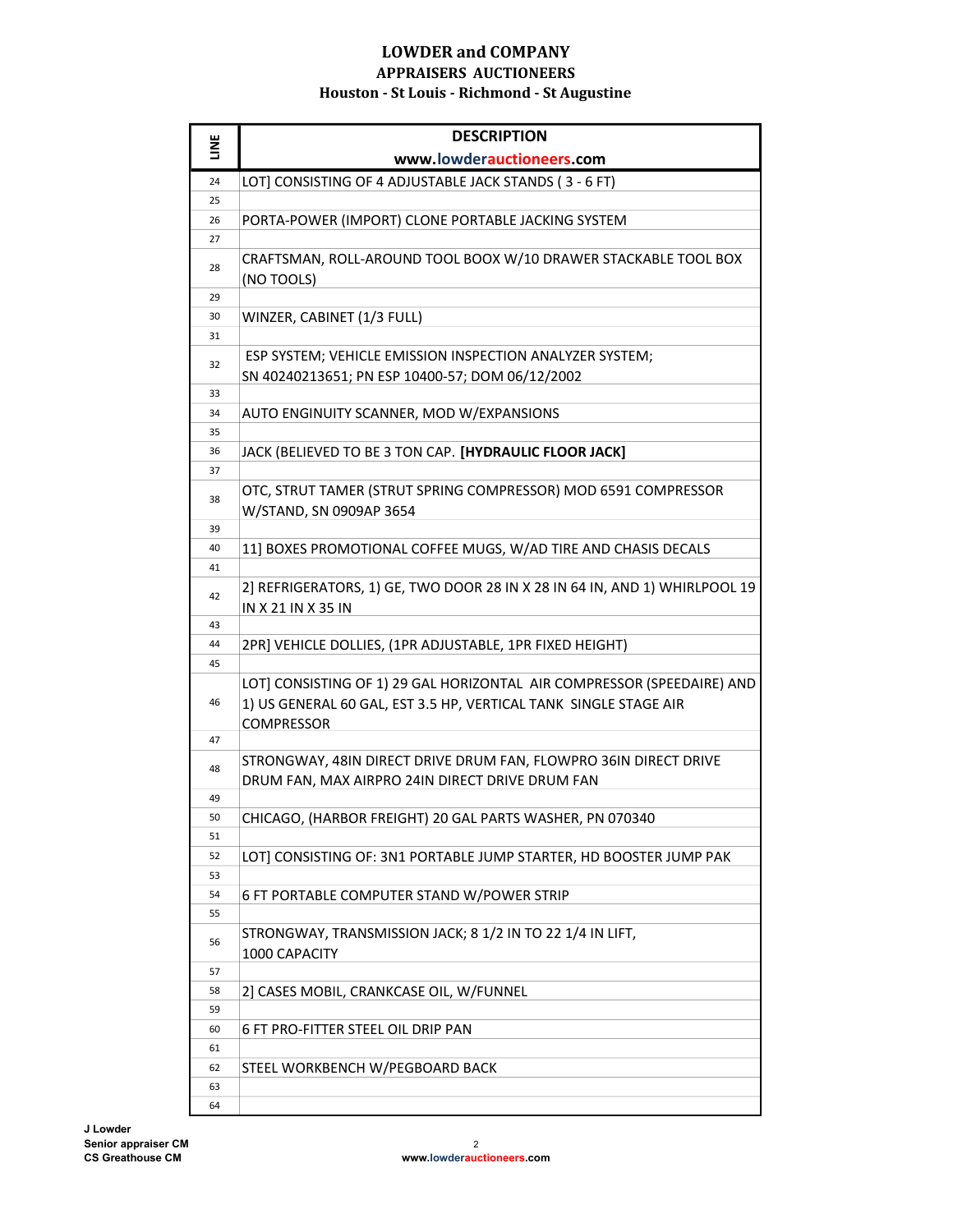| LINE       | <b>DESCRIPTION</b>                                                                             |
|------------|------------------------------------------------------------------------------------------------|
|            | www.lowderauctioneers.com                                                                      |
| 65         | <b>FURNITURE AND FIXTURES</b>                                                                  |
|            | LOT} CONSISTING OF: 1] COUCH, 8] WAITING ROOM CHAIRS, 3] WAITING ROOM                          |
| 66         | TABLES, 5] NAPA STOOLS, DRINK MACHINE, 2] COFFEE POTS, ICE MACHINE,                            |
|            | MICROWAVE OVEN, VIZIO 39IN SMART/WIFI, FLAT SCREEN, TV, COOLER AND                             |
|            | <b>WATER COOLER</b>                                                                            |
| 67         |                                                                                                |
| 68         | <b>OFFICE EQUIPMENT</b><br>LOT] CONSISTING OF: 2] PC CLONE COMPUTERS, 3] FLAT SCREEN MONITORS, |
| 69         | 2] INKJET PRINTERS                                                                             |
| 70         |                                                                                                |
| 71         | PT NO 03813 ATV/GARDEN TRACTOR UTILITY WAGON UNASSEMBLED                                       |
| 72         | <b>NEW IN BOX</b>                                                                              |
| 73         | <b>HALOGEN LIGHT STAND WITH 2 LIGHTS</b>                                                       |
| 74         |                                                                                                |
|            | AUTEL VEHICLE COMMUNICATION INTERFACE CASE WITH ATTACHMENT                                     |
| 75         | <b>ADAPTERS</b>                                                                                |
| 76         |                                                                                                |
|            | CARRIER MODEL MOD CNPV6024ATAACAA HEATING AND AIR UNIT. (NOT                                   |
| 77         | CONNECTED) (UNIT MAY BE FROM LOCATION - DISCONNECT AND STORED TO                               |
|            | PREVENT THEFT) NO WAY TO TEST EVEN WITH POWER                                                  |
| 78         |                                                                                                |
| 79         | 2] 1IN X 36IN X72IN, 5 SHELF STEEL WIRE SHELF UNIT ON CASTERS                                  |
| 80         |                                                                                                |
| 81<br>82   | 7] VINYL WINDOWS, ASSORTED SIZES.                                                              |
| 83         | SMALL CHIP/SNACK DISPENSING MACHINE (NO KEY)                                                   |
| 84         |                                                                                                |
| 85         | 2] 20 IN LENOVO COMPUTER MONITORS                                                              |
| 86         |                                                                                                |
| 87         | 2] STEEL CAR RIMS, 1 GOODYEAR "SUPPORT OUR TROOPS" RACE TIRE, TRIMAX                           |
|            | <b>WHEEL LOCK</b>                                                                              |
| 88         |                                                                                                |
| 89         | 4FT X 8FT STEEL CART/WORK PLATFORM ON WHEELS, SAFETY SIDE RAILS                                |
| 90         |                                                                                                |
| 91<br>92   | 24IN X 60IN ROLLING WORK BENCH                                                                 |
| 93         | 3 TON ENGINE HOIST, WHEELED                                                                    |
| 94         |                                                                                                |
| 95         | LIGHT DUTY ENGINE STAND                                                                        |
| 96         |                                                                                                |
| 97         | LOT] TOPSIDE CREEPER. USED FOR WORKING ON TALLER EQUIPMENT. SMALL,                             |
|            | HARBOR FREIGHT ROLLING CART.                                                                   |
| 98         |                                                                                                |
| 99         | PALLET OF 3FT RECTANGULAR STEEL TUBING PIECES, 50 FT - 34IN AIR LINE WITH                      |
|            | <b>QUICK CONNECTS</b>                                                                          |
| 100<br>101 |                                                                                                |
| 102        | 2] HYDRAULIC TRANSMISSION JACKS. ADJUSTABLE FOR USE UNDER LIFTS.                               |
|            |                                                                                                |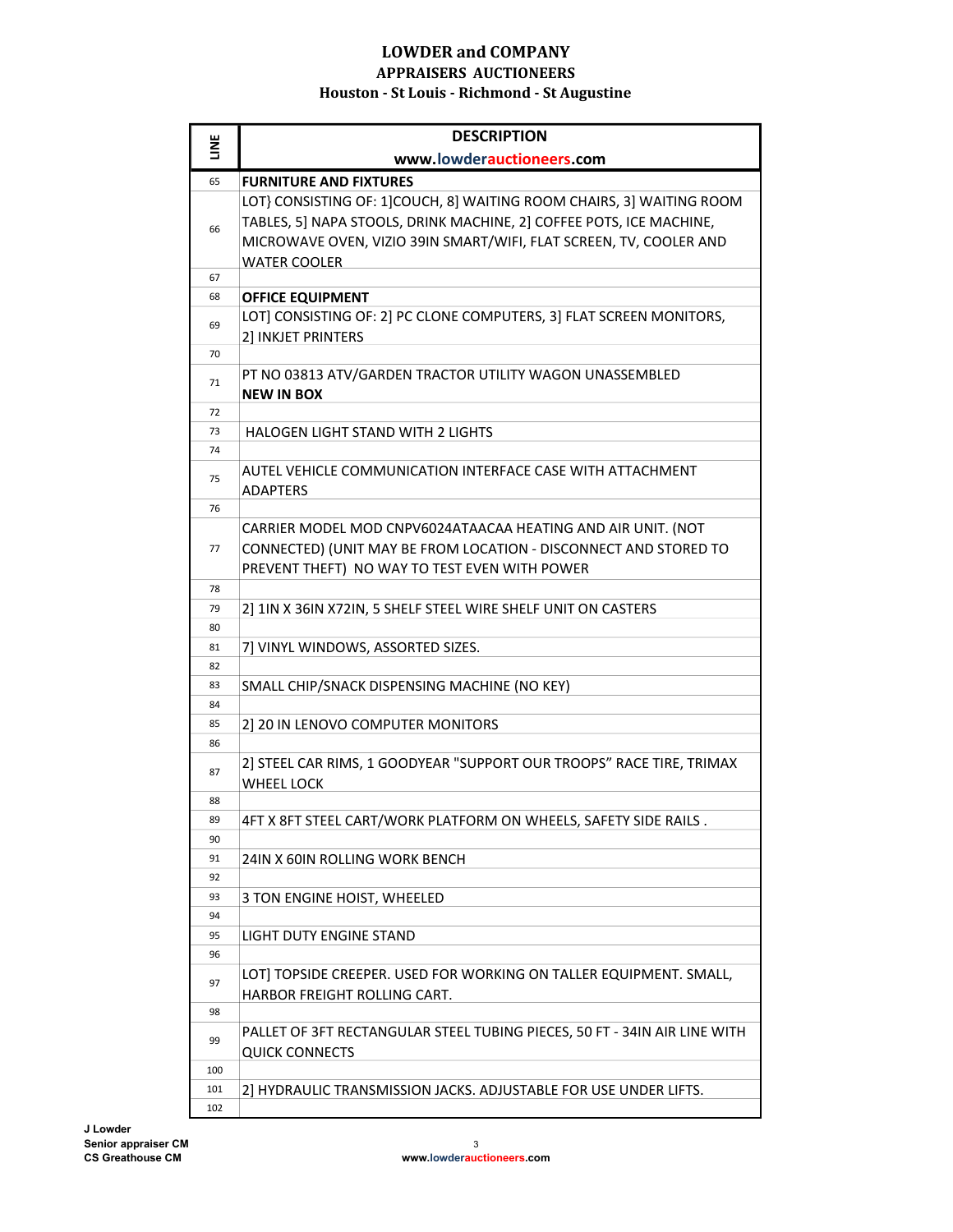|     | <b>DESCRIPTION</b>                                                                                                                                                              |
|-----|---------------------------------------------------------------------------------------------------------------------------------------------------------------------------------|
| ЦNË | www.lowderauctioneers.com                                                                                                                                                       |
| 103 | 750 LB CAP., EVERCRAFT ENGINE STAND                                                                                                                                             |
| 104 |                                                                                                                                                                                 |
| 105 | C-VAC-3, COOLANT SERVICE MACHINE NO. MINCV010444                                                                                                                                |
| 106 |                                                                                                                                                                                 |
| 107 | AUTOMATIC TRANSMISSION FLUID CHANGE MACHINE WITH ADAPTERS/HOSES<br>FOR MULTIPLE VEHICLES                                                                                        |
| 108 |                                                                                                                                                                                 |
| 109 | LIGHT DUTY, STEEL ROLLING TOOL CART WITH SINGLE DRAWER                                                                                                                          |
| 110 |                                                                                                                                                                                 |
| 111 | NEW RACK AND PINION STEERING UNIT, NEW [FOR UNIDENTIFIED VEHICLE]                                                                                                               |
| 112 |                                                                                                                                                                                 |
| 113 | 4] PADDED WAITING ROOM CHAIRS, COUCH, SMALL WOODEN SINGLE DRAWER<br><b>TABLE</b>                                                                                                |
| 114 |                                                                                                                                                                                 |
| 115 | 2] ROUND, 24IN ADJUSTABLE HEIGHT, GLASS TOP TABLES, SMALL STEEL, TWO<br>SHELF PLANT STAND, THREE SHELF WOODEN RACK                                                              |
| 116 |                                                                                                                                                                                 |
| 117 | DRINK TIME MODEL VM-250 SN VM250-B3962, SODA MACHINE<br>(KEY MISSING)                                                                                                           |
| 118 |                                                                                                                                                                                 |
| 119 | 2] LRG, (BRAND NAME) 22IN ALUMINUM DISPLAY WHEELS                                                                                                                               |
| 120 |                                                                                                                                                                                 |
| 121 | DYSON "BALL" TELESCOPIC REACH VACUUM CLEANER                                                                                                                                    |
| 122 |                                                                                                                                                                                 |
|     | WOODEN 33IN X 19IN, TV STAND, BOOK SHELF W6 30IN X 12IN X 32IN, 4                                                                                                               |
| 123 | SHELVES BOOK SHELF 30IN X 12IN X 32IN, SMALL WOODEN END TABLE, BROWN                                                                                                            |
|     | <b>TABLE LAMP</b>                                                                                                                                                               |
| 124 |                                                                                                                                                                                 |
| 125 | 2] WIFI SECURITY CAMERAS WITH POWER CORDS, 2] RECHARGEABLE HAND<br>VACUUMS                                                                                                      |
| 126 |                                                                                                                                                                                 |
| 127 | 2] TWO DRAWER STEEL FILE CABINETS, 2] WOODEN TWO DRAWER FILING<br><b>CABINETS</b>                                                                                               |
| 128 |                                                                                                                                                                                 |
| 129 | VOIP PHONE SYSTEM WITH 3] YEALINK HANDS SETS, 2] YEALINK WIRLESS<br>3] POLYCOM HAND UNITS<br>HANDHELD UNITS,                                                                    |
| 130 |                                                                                                                                                                                 |
| 131 | EPSON WORKFORCE PRO, WF-4740 PRINTER, BROTHER WORK SMART SERIES<br>MFC-JB870JW PRINTER, CANON MX922 PRINTER, OKI B4400 MODEL NO.<br>N22105A PRINTER, BROTHER, HL-2270DW PRINTER |
| 132 |                                                                                                                                                                                 |
| 133 | ACER ASPIRE ONE, LAPTOP DOM 12/24/2012 WINDOWS 8 OPERATING<br>SYSTEM                                                                                                            |
| 134 |                                                                                                                                                                                 |
| 135 | ULTRA HD (BRAND) 25IN X 72IN WOODEN TOP ADJUSTABLE HEIGHT STEEL BASE<br><b>WORK BENCH</b>                                                                                       |
| 136 |                                                                                                                                                                                 |
| 137 | CHANGE TIME, BILL CHANGER LOCK DRILLED OUT, DISASSEMBLED                                                                                                                        |
| 138 |                                                                                                                                                                                 |